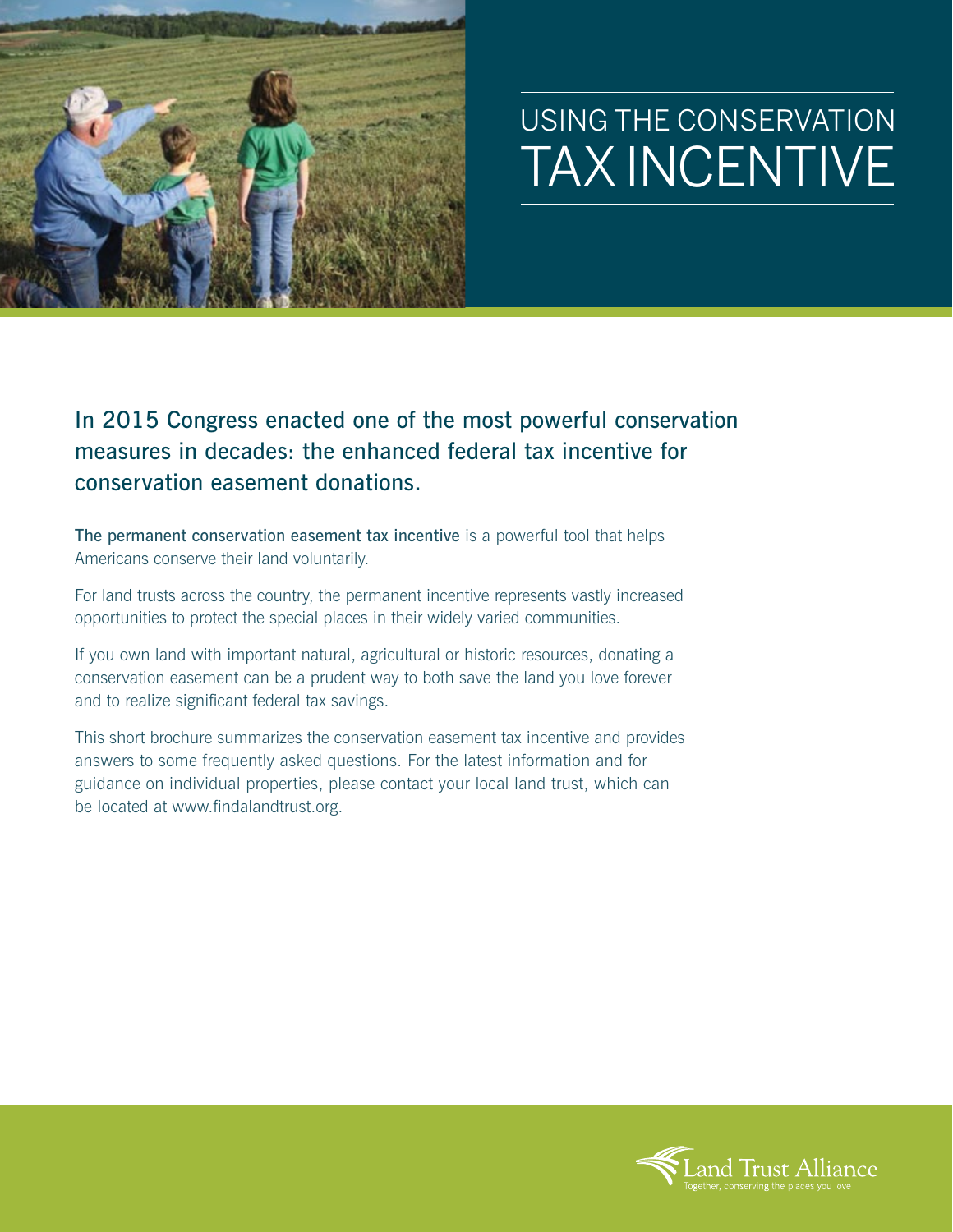

# FREQUENTLY ASKED QUESTIONS

## **WHAT IS A CONSERVATION EASEMENT?**

A conservation easement, also called a conservation agreement, is a voluntary and legally binding agreement between a landowner and a land trust or government agency.

When a landowner donates an easement to a land trust or public agency, she or he is giving away some of the rights associated with the land. The easement permanently limits uses of the donated parcel in order to protect its conservation values, as specified in the Internal Revenue Code (IRC) 170(h).

Conservation easements offer private landowners flexibility in protecting their land. For example, a donating landowner can retain the right to grow crops on a parcel while, at the same time, relinquishing the right to build additional structures on the parcel.

The land trust is responsible for making sure that a landowner adheres to the conservation terms of the easement. An easement may apply to all or a portion of the property and may or may not allow for public access to the property. A landowner who has donated a conservation easement can sell the land or pass it on to heirs, and future owners of the property are bound by the terms of the easement.

## **HOW DOES THE PERMANENT, ENHANCED TAX INCENTIVE WORK?**

If a conservation easement is voluntarily donated to a land trust or government agency, and if it benefits the public by permanently protecting important conservation resources, it can qualify as a charitable tax deduction on the donor's federal income tax return.

First enacted temporarily in 2006, the tax incentive was made permanent in 2015 and increases the benefits to landowners by:

• Raising the deduction a donor can take for donating a conservation easement to 50%, from 30%, of his or her annual income;

- Extending the carry-forward period for a donor to take a tax deduction for a conservation agreement to 15 years from 5 years; and
- Allowing qualifying farmers and ranchers to deduct up to 100% of their income, increased from 50%.

Easements vary greatly in value. In general, the highest easement values are found on tracts of open space under high development pressure. In some jurisdictions, placing an easement on one's land may also result in property tax savings for the landowner.

## 1. What is an example of the financial benefit that the permanent tax incentive provides a landowner?

 Prior to 2015, a landowner earning \$50,000 a year who donated a \$1 million conservation easement could take a \$15,000 deduction (30% of his or her income) for the year of the donation and for an additional five years, generating a total of \$90,000 in tax deductions.

 The new, permanent incentive allows that landowner to deduct \$25,000 (50% of income) for the year of the donation and for each of an additional 15 years. This would result in a total of \$400,000 in deductions.

 If the landowner is a farmer or rancher, he or she can deduct \$50,000 (100% of income) in the first year and then for each of the following 15 years, realizing a maximum of \$800,000 in deductions.

## 2. Can anyone deduct more than the value of his or her gift of an easement?

 One can never deduct more than the fair market value of the gift. The permanent incentive simply allows landowners to deduct more of that fair market value.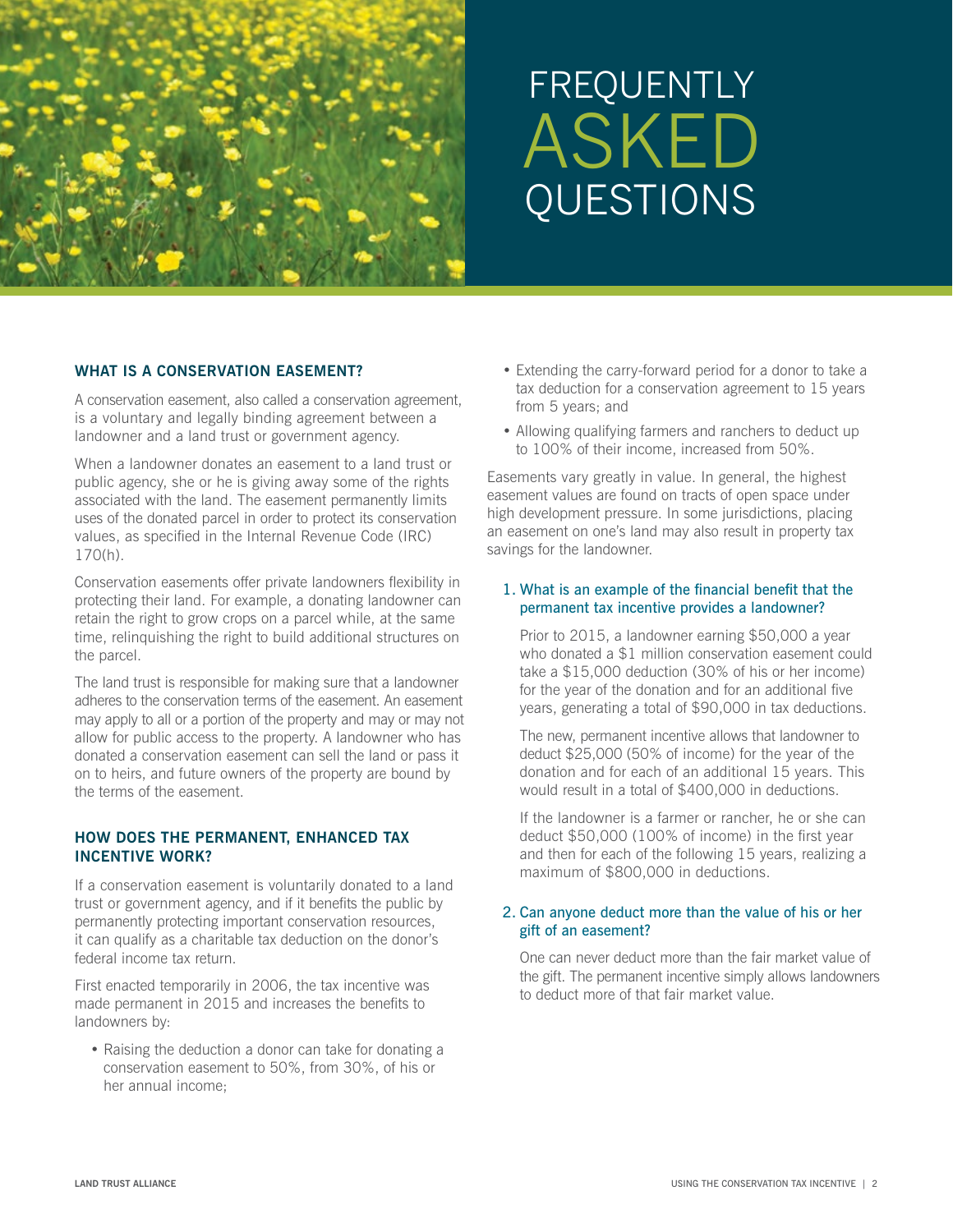

### 3. Who qualifies as a farmer or rancher?

 The 2015 law defines a farmer or rancher as someone who receives more than 50% of his or her gross income from "the trade or business of farming." The law references IRC 2032A(e)(5) to define activities that count as farming, including:

- Cultivating the soil or raising or harvesting any agricultural or horticultural commodity (including the raising, shearing, feeding, caring for, training and management of animals) on a farm;
- Handling, drying, packing, grading or storing on a farm any agricultural or horticultural commodity in its unmanufactured state, but only if the owner, tenant or operator of the farm regularly produces more than one-half of the commodity so treated; and
- The planting, cultivating, caring for or cutting of trees, or the preparation (other than milling) of trees for market.

 For an easement to qualify for a farmer or rancher, it must contain a restriction requiring that the land remain "available for agriculture." This provision also applies to farmers who are organized as C corporations. Additionally, Alaska Native Corporations are eligible as farmers or ranchers.

#### 4. Do these changes apply to gifts of land?

 The expanded incentive does not apply to gifts of land in fee. It only applies to gifts that qualify under IRC 170(h)(2), such as conservation easements. A landowner considering the donation of land should consult an attorney to determine whether the structure of his or her gift should be changed to take advantage of the permanent incentive.

#### 5. When does the permanent incentive apply?

 The permanent incentive applies to all conservation easements donated after December 31, 2014.

#### 6. What other restrictions apply?

 Conservation easement donations must comply with "conservation purposes" as defined in IRC 170(h). A donated easement must be a true gift. It must protect significant natural, agricultural or historic resources that public agencies or land trusts want to have conserved. A donated easement cannot serve to simply prevent development on a property or be part of a "quid pro quo" agreement in exchange for a government action, such as issuance of a building permit or a zoning change.

#### 7. Will donors who use this provision be audited by the IRS?

 Taking advantage of the 2015 law should not affect one's likelihood of being audited. However, all donors should note that the IRS does pay attention to donations of property that are high in value, including donations of conservation easements.

 This makes it important for donors and their advisors to know and follow the law, utilize a reputable professional appraiser who has experience in the appraisal of conservation easements and donate to a well-established, reputable land trust that has adopted and implemented *Land Trust Standards and Practices.*

## **WHAT IS THE ROLE OF THE LAND TRUST?**

Voluntarily donating a permanent conservation easement is a major commitment for a landowner that requires careful planning and independent legal advice.

Donating an easement also necessitates a strong working partnership with a land trust. A landowner should allow sufficient time for the careful drafting of baseline documentation, creation of maps and production of a professional property appraisal. Land trusts will want to review the appraisal before accepting the gift, and landowners should understand that a land trust may decline to accept a donation that does not meet both the legal requirements and the land trust's charitable mission and strategic plan.